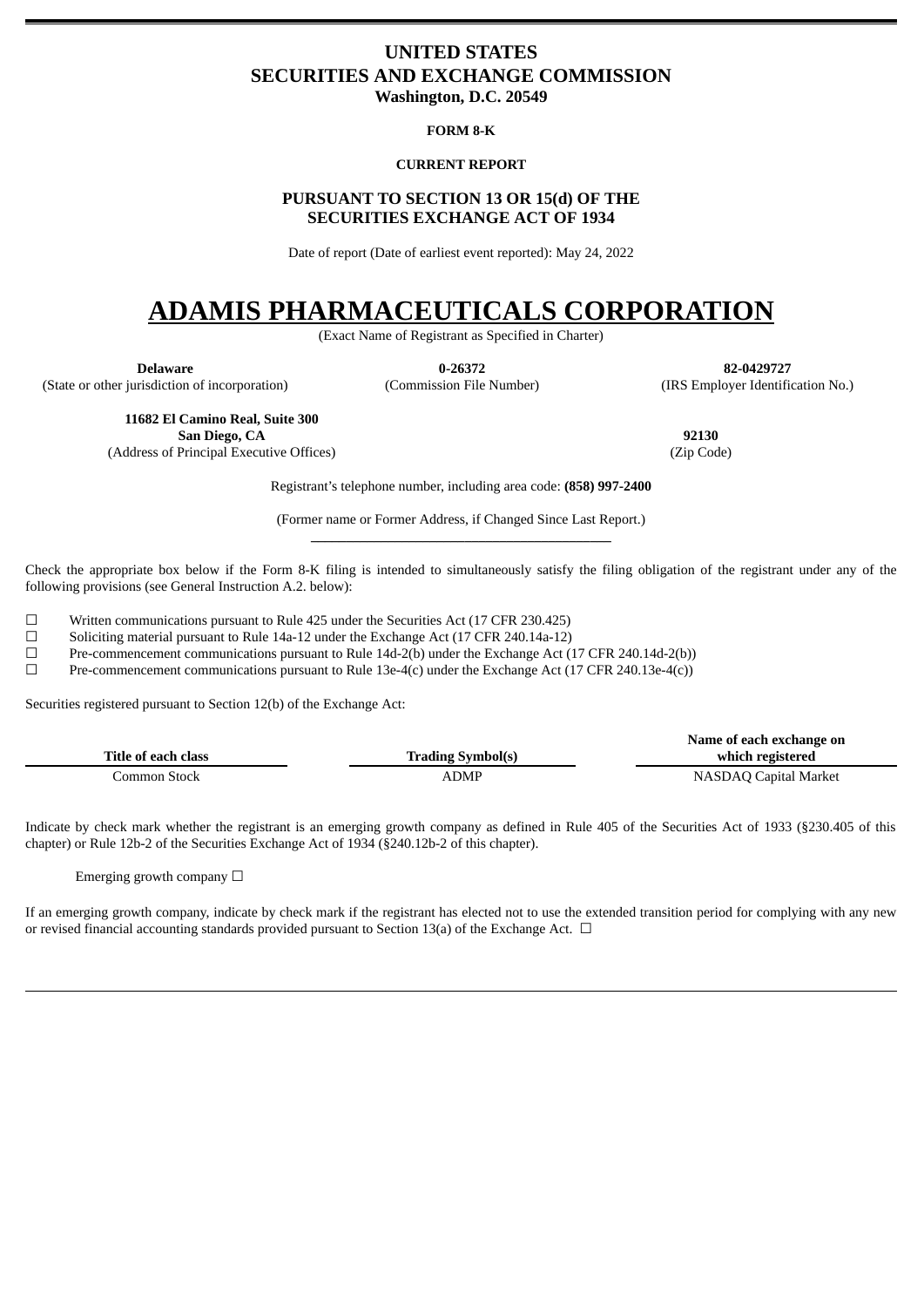### Item 5.02 Departure of Directors of Certain Officers; Election of Directors; Appointment of Certain Officers; Compensatory Arrangements **of Certain Officers.**

### *(d) Appointment of Directors*

On May 24, 2022, the board of directors (the "Board") of Adamis Pharmaceuticals Corporation (the "Company") approved the appointment of Vickie S. Reed as an independent director and member of the Board, effective May 24, 2022. Ms. Reed is a healthcare executive with over 25 years of experience in operating and governance roles. Ms. Reed has served as Senior Vice President, Finance and Chief Accounting Officer at Mirati Therapeutics since November 2021, and as Chief Accounting Officer since January 2020, Vice President of Finance from December 2016 to January 2020, and Senior Director and Corporate Controller from October 2013 to December 2016, of Mirati Therapeutics. She is also a member of the board of directors of Evoke Pharma, a public pharmaceuticals company. Previously, she served as Senior Director, Finance and Controller at Zogenix, Inc., a public biotechnology company in San Diego and Emeryville, California, and held corporate accounting positions at Amylin Pharmaceuticals, Inc., a public biotechnology company acquired by Bristol Myers Squibb in 2012. Prior to joining Amylin, Ms. Reed held financial leadership roles at several biotechnology and telecommunications companies. Ms. Reed began her career with Price Waterhouse, now PricewaterhouseCoopers, in Denver, Colorado. She is a Certified Public Accountant (inactive) in the State of Colorado and received a B.S. in Accounting from University of Colorado, Denver.

There is no arrangement or understanding between Ms. Reed and any other person pursuant to which she was selected as a director of the Company, and there is no family relationship between Ms. Reed and any of the Company's other directors or executive officers. Ms. Reed does not have any direct or indirect material interest in any transaction that is required to be disclosed under Item 404(a) of Regulation S-K.

In connection with her appointment as a director of the Company, Ms. Reed was granted a cash stock appreciation right (the "SAR"). The SAR provides for a reference price equal to the fair market value of the common stock of the Company of the date of grant of the SAR, and a reference number of shares equal to 50,000 shares. The SAR vests with respect to 1/6 of the reference number of shares on the six-month anniversary of the grant date and vests monthly thereafter in equal installments over a period of three years from the grant date, subject to the recipient providing continuous service to the Company. The SAR has a term of seven years. The vested portion of the SAR may be settled only in cash and may be exercised for a period of 12 months after the date of termination of the recipient's service to the Company. Upon settlement, the Company will pay to the recipient an amount of cash equal to the difference between the fair market value of the common stock on the date of termination of service or, if lower, on the date of exercise, and the initial reference price, multiplied by the number of shares as to which the SAR is being exercised. In the event of a change of control of the Company before the SAR is fully vested, vesting and exercisability is accelerated.

Pursuant to the Company's current policies regarding compensation for non-employee directors, as may be amended from time to time, Ms. Reed will be entitled to receive an annual cash director fee, currently \$64,000 per year paid quarterly in arrears, and is also entitled to reimbursement of reasonable expenses incurred in connection with Board-related activities. The Company will also enter into its form of indemnity agreement with Ms. Reed.

#### **Item 7.01 Regulation FD Disclosure**

On May 26, 2022, the Company issued a press release relating to the appointment of Ms. Reed to the Company's board of directors and the matters described in Item 5.02 above. A copy of the press release, which is attached to this Current Report on Form 8-K as Exhibit 99.1, is furnished pursuant to this Item 7.01. The information in this Item 7.01 and Exhibit 99.1 are furnished and shall not be deemed "filed" for purposes of Section 18 of the Securities Exchange Act of 1934, as amended (the "Exchange Act"), or otherwise subject to the liabilities of that Section, nor shall it be deemed incorporated by reference into any registration statement or other filing under the Securities Act of 1933, as amended, or the Exchange Act, regardless of any general incorporation language in such filing, except as shall be expressly incorporated by specific reference in such filing.

#### **Item 9.01 Financial Statements and Exhibits**

| <b>Exhibit No.</b> | <b>Description</b>                                                          |
|--------------------|-----------------------------------------------------------------------------|
| 99.1               | Press Release issued May 26, 2022.                                          |
| 104                | Cover Page Interactive Data File (embedded within the Inline XBRL document) |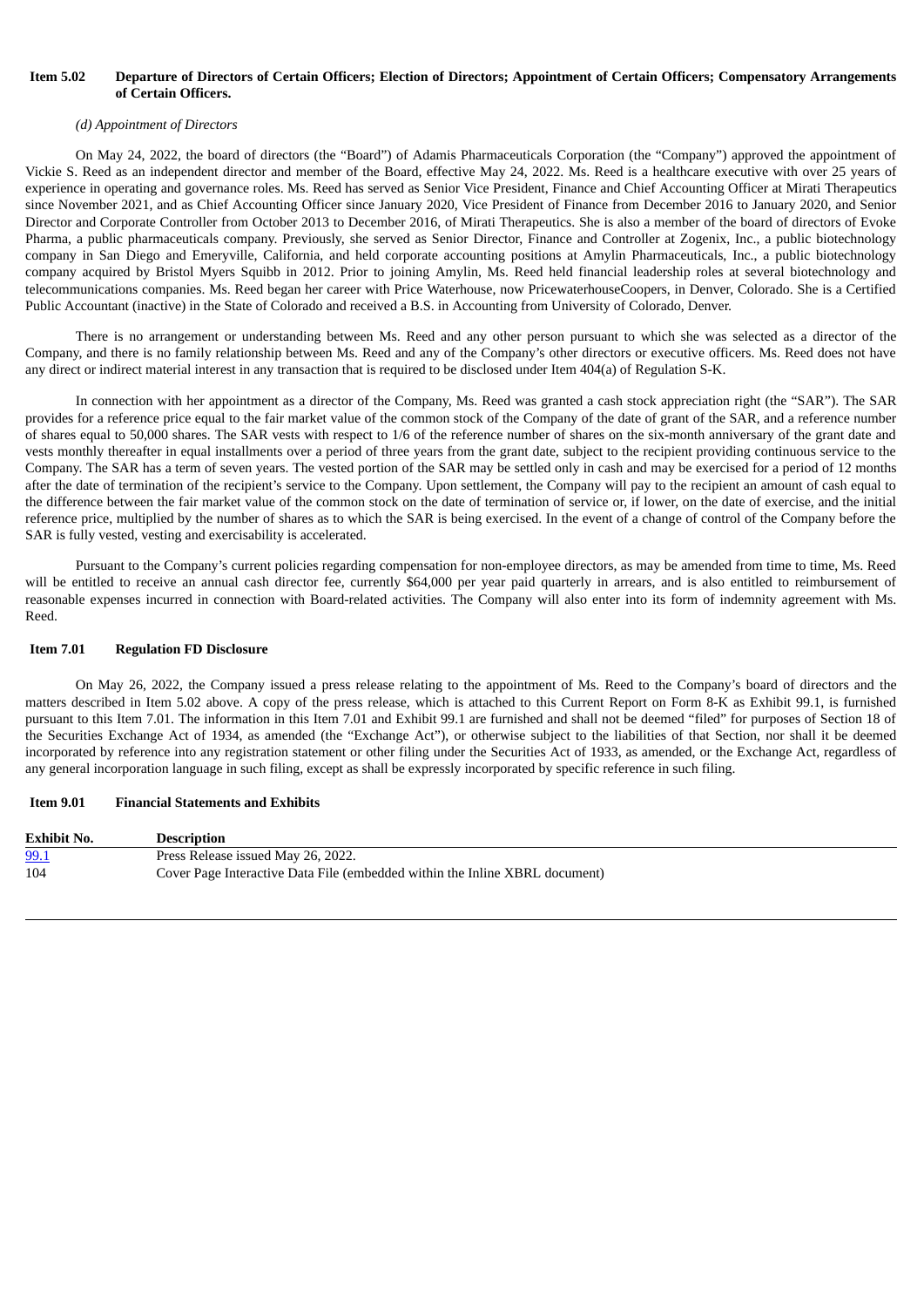# **SIGNATURES**

Pursuant to the requirements of the Securities Exchange Act of 1934, the Registrant has duly caused this report to be signed on its behalf by the undersigned hereunto duly authorized.

## **ADAMIS PHARMACEUTICALS CORPORATION**

Dated: May 26, 2022 By: /s/ David C. Benedicto Name: David C. Benedicto Title: Chief Financial Officer